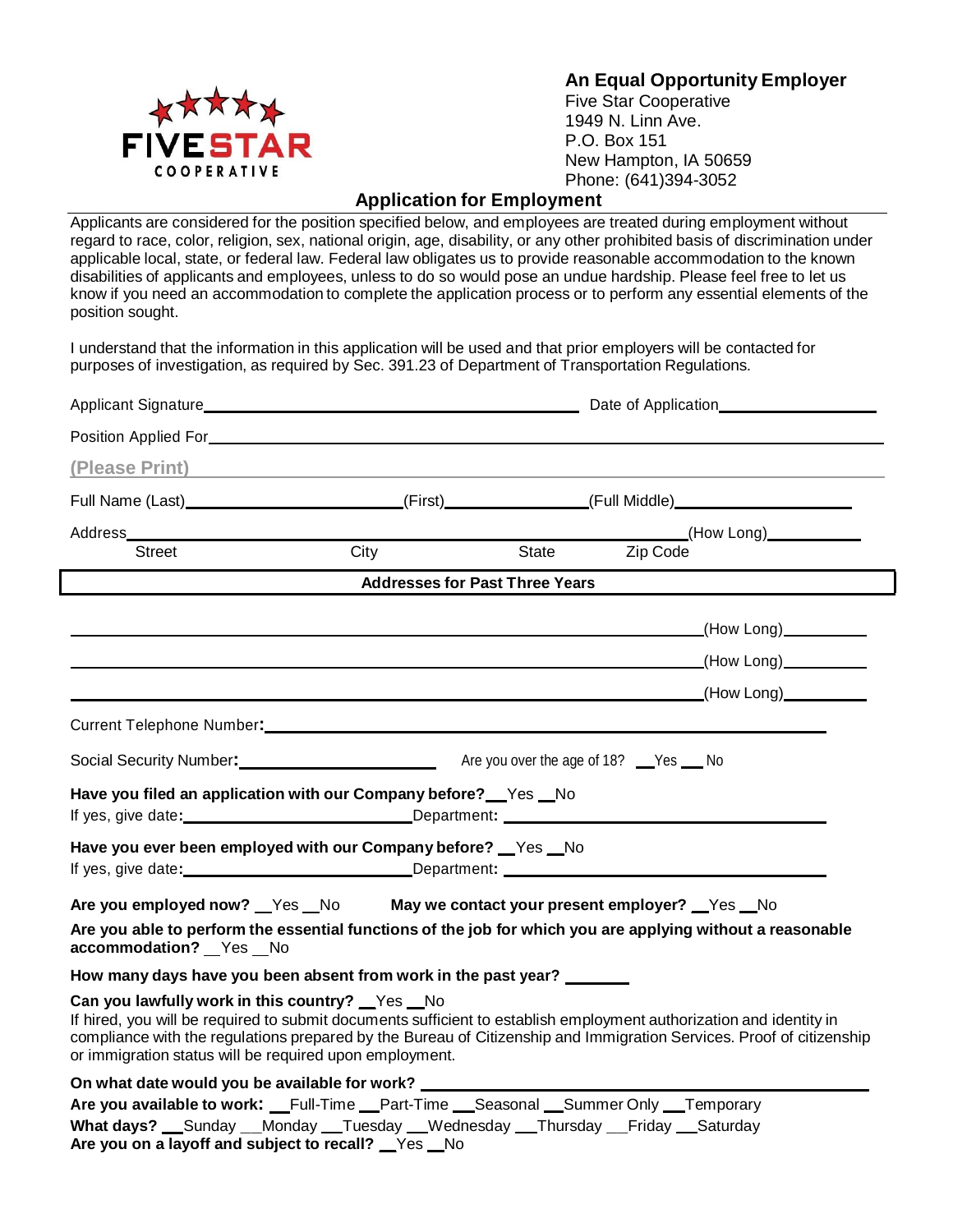#### **Would** you be willing to work out of town? Yes No

## **Have** you been convicted of a felony within the last 7 years?  $Y$ es  $N$ o

(Conviction will not necessarily disqualify applicant from employment. The recency, severity, and pertinence of the conviction to the job will all be considered.) If yes, please explain**:** 

**EDUCATION**

Please list education or specialized experience that relates to the position(s) for which you are applying. Exclude names or terms that indicate, for example, race, color, religion, sex, disability, or national origin.

|                                    | <b>High School</b> | <b>Tech School</b> | <b>College/University</b> |
|------------------------------------|--------------------|--------------------|---------------------------|
| <b>Years Completed (Check)</b>     | 11 12<br>10<br>9   | 2 3<br>4           | 3                         |
| <b>School Name and</b><br>Location |                    |                    |                           |
| Diploma/Degree                     |                    |                    |                           |
| <b>Describe Course of Study</b>    |                    |                    |                           |

#### **EMPLOYMENT EXPERIENCE**

If additional space is needed, please continue on a separate sheet and attach to this application.

| <b>Employer</b>    | <b>Dates Employed</b>     |       | <b>Work Performed</b> |
|--------------------|---------------------------|-------|-----------------------|
| Name               | From                      | To    |                       |
| Address            |                           |       |                       |
| Telephone:         |                           |       |                       |
| Job Title          | <b>Hourly Rate/Salary</b> |       |                       |
|                    | Starting                  | Final |                       |
| Supervisor         |                           |       |                       |
| Reason For Leaving |                           |       |                       |

| <b>Employer</b>    | <b>Dates Employed</b>     |       | <b>Work Performed</b> |
|--------------------|---------------------------|-------|-----------------------|
| Name               | From                      | To    |                       |
| Address            |                           |       |                       |
| Telephone:         |                           |       |                       |
| Job Title          | <b>Hourly Rate/Salary</b> |       |                       |
|                    | Starting                  | Final |                       |
| Supervisor         |                           |       |                       |
|                    |                           |       |                       |
| Reason For Leaving |                           |       |                       |
|                    |                           |       |                       |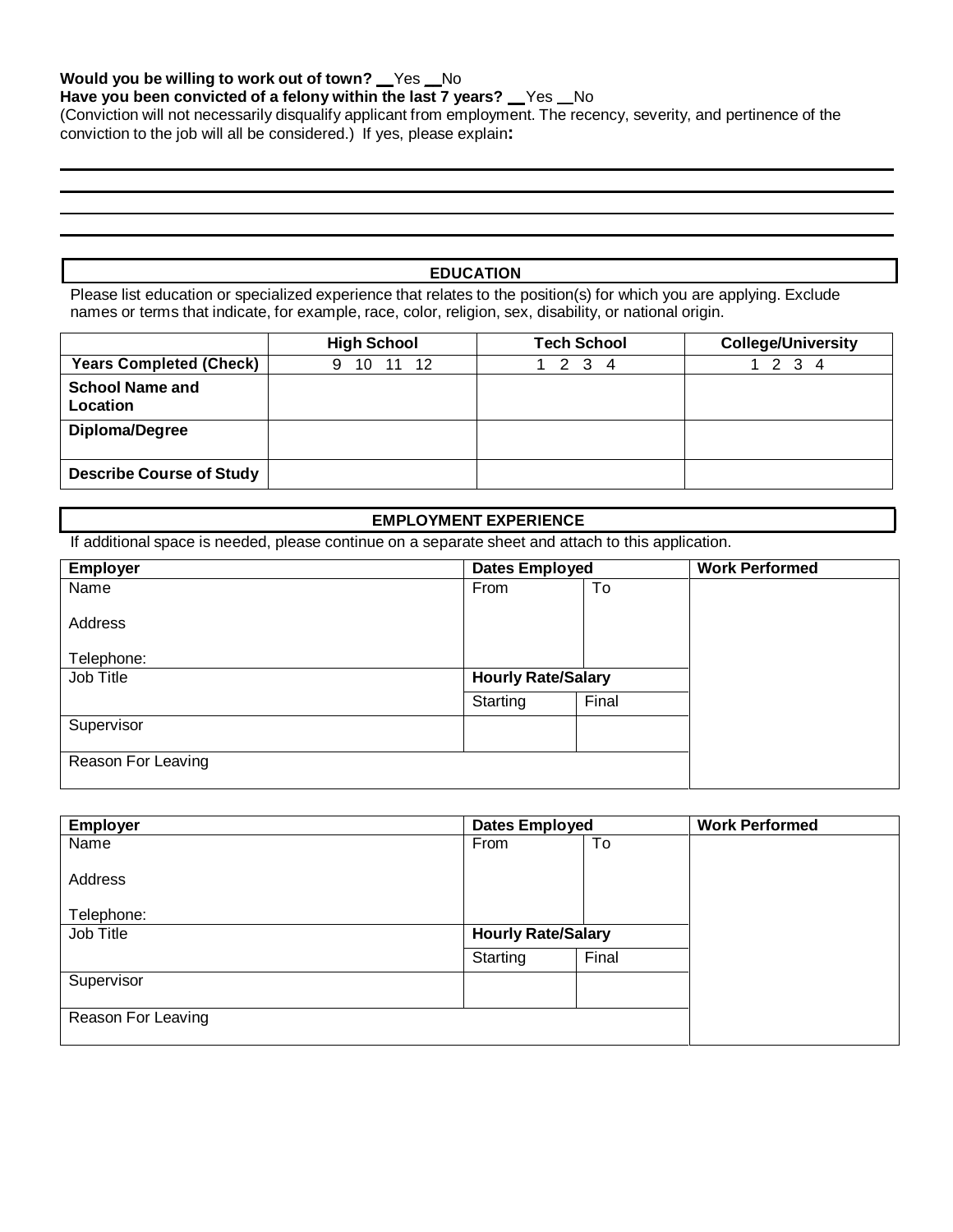| Employer           | <b>Dates Employed</b>     |       | <b>Work Performed</b> |
|--------------------|---------------------------|-------|-----------------------|
| Name               | From                      | To    |                       |
|                    |                           |       |                       |
| Address            |                           |       |                       |
| Telephone:         |                           |       |                       |
| Job Title          | <b>Hourly Rate/Salary</b> |       |                       |
|                    | Starting                  | Final |                       |
| Supervisor         |                           |       |                       |
|                    |                           |       |                       |
| Reason For Leaving |                           |       |                       |
|                    |                           |       |                       |

| <b>Employer</b>    | <b>Dates Employed</b>     |       | <b>Work Performed</b> |
|--------------------|---------------------------|-------|-----------------------|
| Name               | From                      | To    |                       |
| Address            |                           |       |                       |
| Telephone:         |                           |       |                       |
| Job Title          | <b>Hourly Rate/Salary</b> |       |                       |
|                    | Starting                  | Final |                       |
| Supervisor         |                           |       |                       |
|                    |                           |       |                       |
| Reason For Leaving |                           |       |                       |
|                    |                           |       |                       |

| <b>Employer</b>    | <b>Dates Employed</b>     |       | <b>Work Performed</b> |
|--------------------|---------------------------|-------|-----------------------|
| Name               | From                      | To    |                       |
| Address            |                           |       |                       |
| Telephone:         |                           |       |                       |
| Job Title          | <b>Hourly Rate/Salary</b> |       |                       |
|                    | Starting                  | Final |                       |
| Supervisor         |                           |       |                       |
|                    |                           |       |                       |
| Reason For Leaving |                           |       |                       |
|                    |                           |       |                       |

| <b>Employer</b>    | Dates Employed            |       | <b>Work Performed</b> |
|--------------------|---------------------------|-------|-----------------------|
| Name               | From                      | To    |                       |
|                    |                           |       |                       |
| Address            |                           |       |                       |
|                    |                           |       |                       |
| Telephone:         |                           |       |                       |
| Job Title          | <b>Hourly Rate/Salary</b> |       |                       |
|                    | Starting                  | Final |                       |
| Supervisor         |                           |       |                       |
|                    |                           |       |                       |
| Reason For Leaving |                           |       |                       |
|                    |                           |       |                       |